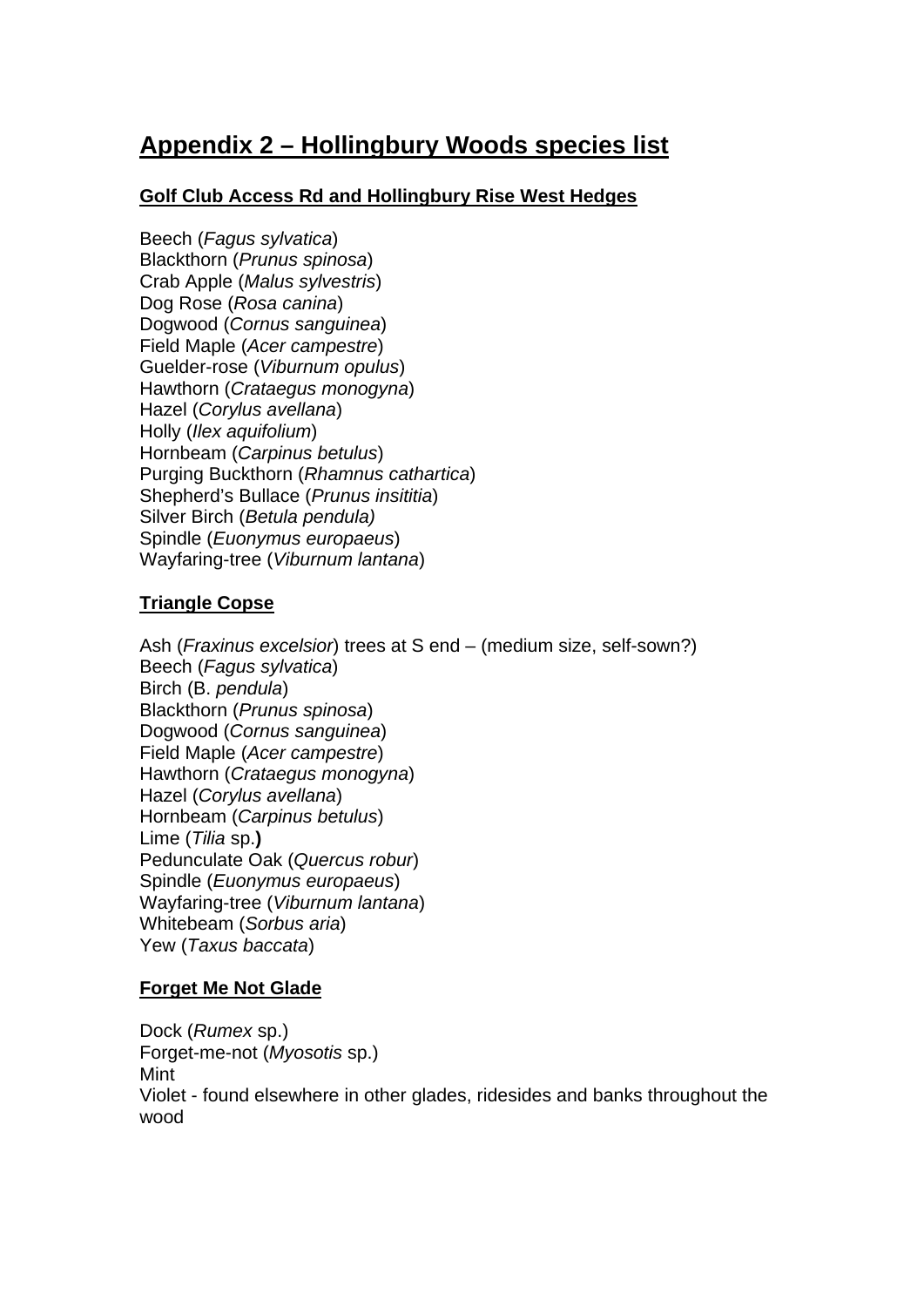## **New Glade**

Agrimony (*Agrimonia eupatoria*) Germander Speedwell (Veronica chamaedrys) Strawberry (*Fragaria vesca*) – fruiting, N end of New Glade

## **Snowdrop Glade**

Common Mouse-ear (*Cerastium fontanum*) Creeping Buttercup (*Ranunculus repens*) False Brome (Brachypodium sylvaticum) Foxglove (*Digitalis purpurea*), growing on stump Rosebay Willowherb (*Chamerion angustifolium*) (also occurs in FMN Glade) Snowdrop (*Galanthus nivalis*) Wild Daffodil (*Narcissus pseudonarcissus*), opposite Millennium Yew

# **Tennis Glade**

Brambles (*Rubus fruticosus*) Buddleia (*Buddleja davidii*) – common, but excellent for butterflies – useful with 'Bee Bank' Creeping Buttercup (*Ranunculus repens*) Daisy (*Bellis perennis*) False Brome (Brachypodium sylvaticum) False Brome (*Brachypodium sylvaticum*) – S end Forgetmenot (*Myosotis* sp.) Garlic Mustard (*Alliaria petiolata*) – by path edges Germander Speedwell (Veronica chamaedrys) – S end of Glade Hairy Bittercress (*Cardamine hirsuta*) – S end Hedgerow Cranesbill (*Geranium pyrenaicum*) Hemp Agrimony (*Eupatorium cannabinum*) Rosebay Willowherb (*Chamerion angustifolium*) Smooth Hawksbeard (*Crepis capillaris*) – S end Teasel (*Dipsacus fullonum*) **or perhaps** Bristly Oxtongue (*Picris echioides*) Violets, (good patch at S end – some white) White Campion (*Silene latifolia)*

# **Burstead Woods - Butterfly Glade**

Agrimony (*Agrimonia eupatoria*) **Bindweed** Black Knapweed (*Centaurea nigra*) Brambles (*Rubus fruticosus*) Cleavers (*Galium aparine*) Goatsbeard (*Tragopogon pratensis*) Lady's Bedstraw (*Galium verum*) Meadow Vetchling (*Lathyrus pratensis*) Mouse-ear (*Cerastium fontanum*) Nettles (*Urtica dioica*)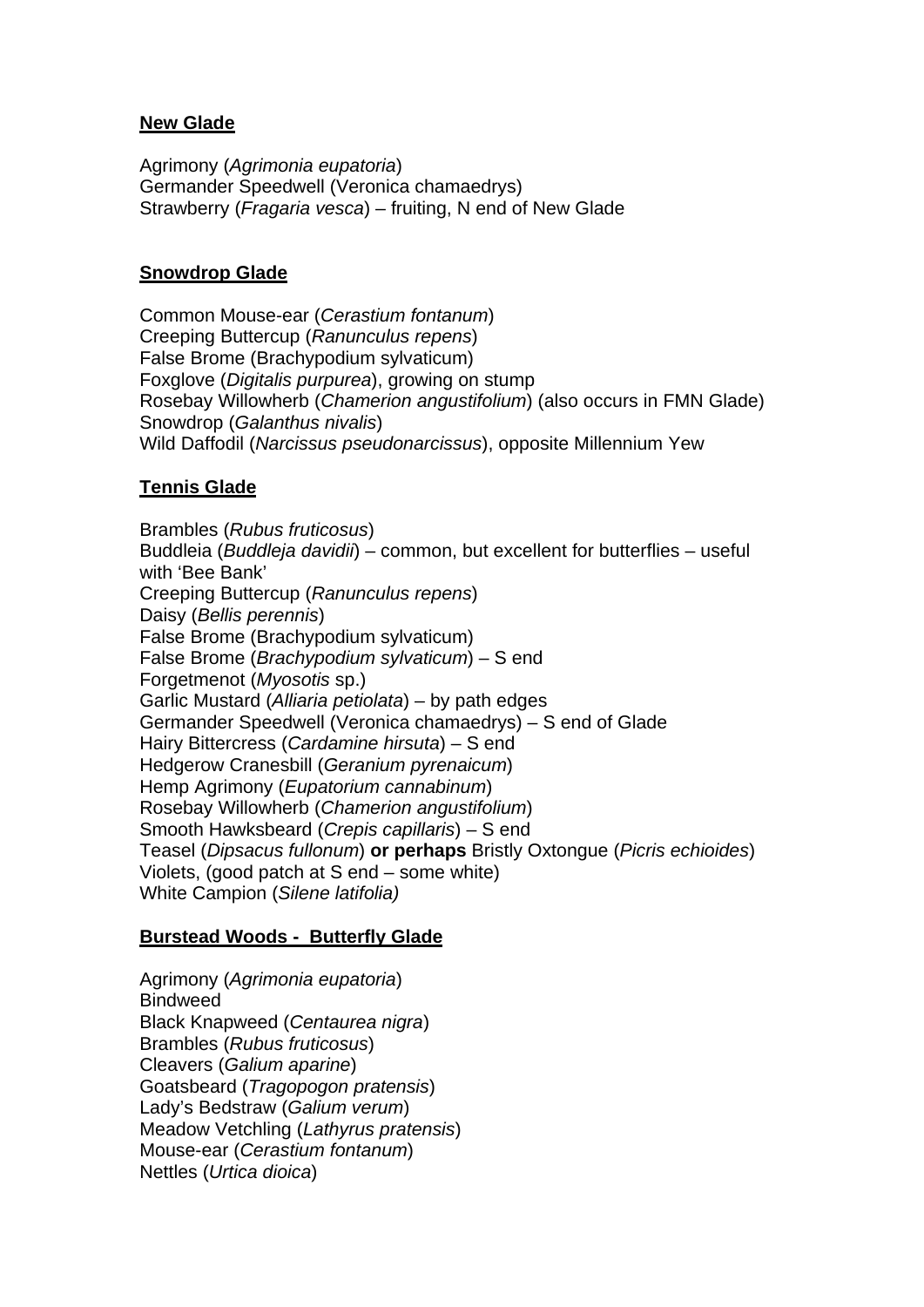Prickly Lettuce (*Lactuca serriola*) Ragwort (*Senecio jacobaea*) Red Bartsia (*Odontites vernus*) Ribwort Plantain (*Plantago lanceolata*)

## **Throughout Hollingbury Woods, mainly on more open sites (paths, glades, banks**)

Bluebells (*Hyacinthoides non-scriptus )* scattered throughout, definitely planted in New Glade and NP Wood – Predominantly Spanish Bluebell (*Hyacinthoides hispanica)* or associated hybrids Brambles (*Rubus fruticosus*) – espec. on western, Park edge of Wood Burdock (*Arctium* sp.) – Throughout, inc under shady canopy Chickweed (*Stellaria media*) – eg in Sweet Chestnut planting area Cleavers (*Galium aparine*) Cocksfoot (*Dactylis glomerata*) Cow parsley (*Anthriscus sylvestris*) Creeping Thistle (Cirsium arvense) – especially on western edge Enchanter's Nightshade (*Circaea lutetiana*) – by track just to N of Forget-Me-Not Glade, possibly elsewhere Forgetmenot (*Myosotis* sp.) Ground ivy (*Glechoma hederacea*) Hartstongue Fern (*Phyllitis scolopendrium*) – eg. on allotment path bank and to east of Forget me not Glade Hedge Woundwort (*Stachys sylvatica*) – throughout, along tracksides Herb Bennet (*Geum urbanum*) – probably the most common plant in field layer Herb Robert (*Geranium robertianum*) Hogweed (*Heracleum sphondylium*) – mainly in sunny locations Ivy (*Hedera helix*) – as part of field layer, as well as on trees (not as widespread as in Burstead) Lesser Celandine (*Ranunculus ficaria*) Lords-and-Ladies (*Arum maculatum*) – throughout, but especially on barer ground S of Snowdrop Glade Nettles (*Urtica dioica)*  Primrose (*Primula vulgaris*) Raspberry (*Rubus idaeus*) – patch just to N/E of N. Park Wood; in S/W corner of New Glade; In bay on Wood/Park edge, opposite junction of Ditchling Rd and Friar Rd Red Campion (*Silene dioica*) Sanicle (*Sanicula europaea*) – small patch on bank by Roedale allotment path Snowdrop (*Galanthus nivalis*) – eg opposite barn and south of there, scattered White Dead-nettle (*Lamium album*)

# **Understorey/shrub species**

Beech/ash/sycamore saplings Black Bryony (*Dioscorea communis) -* by New Glade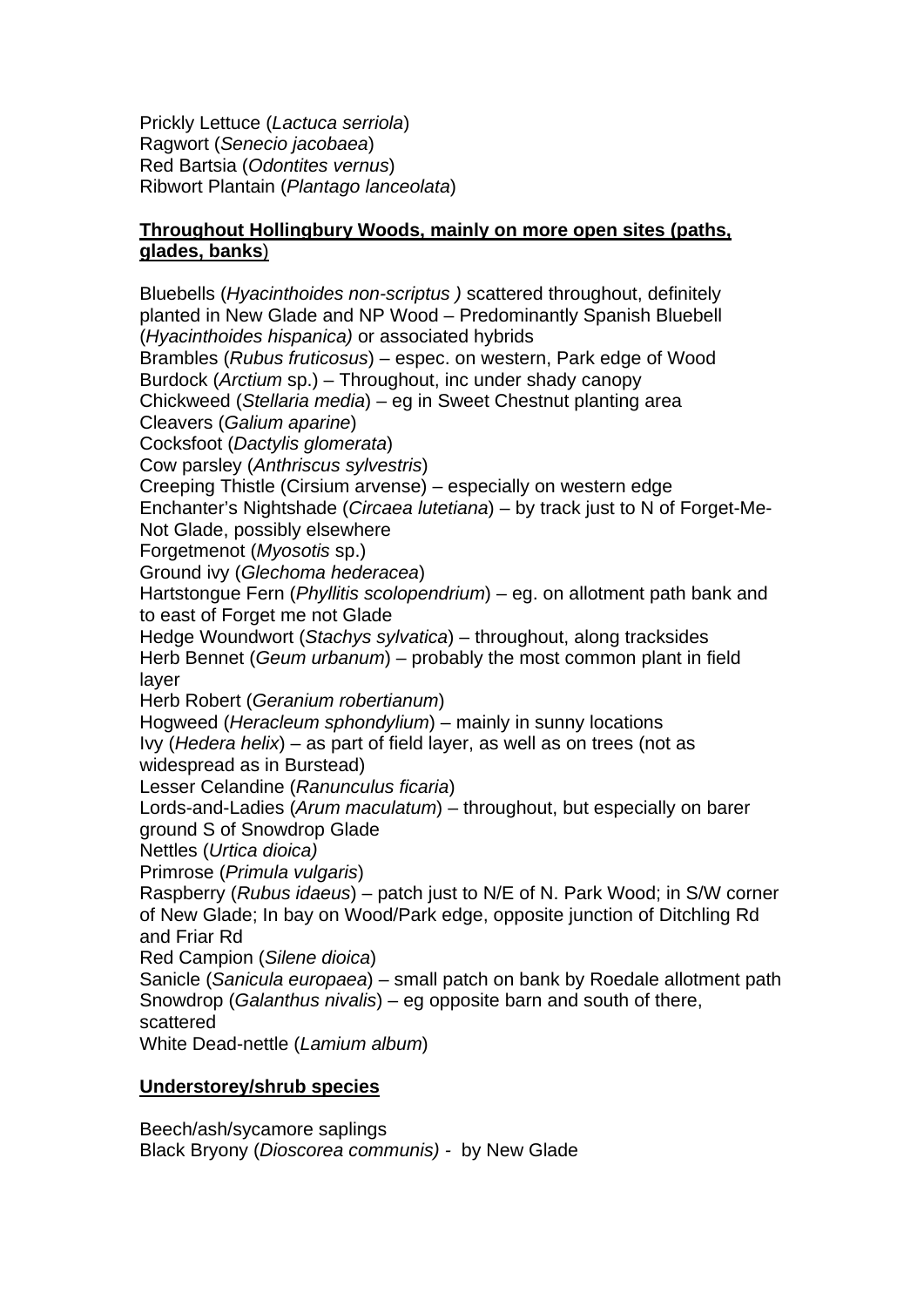Blackthorn (Prunus spinosa) – particularly in Triangle Copse and N end of Hollingbury Woods Elder (*Sambucus nigra*) Elms – many suckering Hawthorn (*Crataegus monogyna*/laevigata?) – good berry source, supports many insect species Hazel (*Corylus avellana*) – in New Glade; in Snowdrop Glade (1 by Yew, 2 nr S/W corner, 2 in S/E corner); large one at S end of Tennis Glade; 2 by road opposite Roedale Cottages) Holly (*Ilex aquifolium*) – scattered individuals throughout, partic just S of Snowdrop Glade Old Man's Beard (*Clematis vitalba*) – small amount, eg by path, near SE corner of New Glade Privet (*Ligustrum vulgare*) Rose by path, just north of New Glade, and north-east of barn

# **Notable or unusual ground flora:**

Butchers Broom (*Ruscus aculeatus*) (to east of FMN Glade) Dog's Mercury (*Mercurialis perennis*) – By entrance to Lower Roedale allotments in Burstead Woods

Gooseberry (*Ribes uva-crispa*) – 2, north of New Glade; also alongside lower/western path in Burstead Woods

Pendulous Sedge (*Carex pendula) -* Path between Triangle Copse area and Forget Me Not Glade; by Roedale Valley allotments entrance at top of Golf Drive

#### **Notable or unusual tree species**

Apple tree, in Tennis Glade, and on Southern Slopes near Bee Bank Birches on N side of Southern Slopes road

Cherries (clump of 3-4) by bench at N/W end of Snowdrop Glade Field Maples (*Acer campestre*): row on western/wood edge of 'allotment path', N of barn (possible remains of old hedgerow)

Horse Chestnut (*Aesculus hippocastanum:* large, in NP Wood, and one at southern end of Burstead Woods

Oak (small, by path, due east of large beech in Secret Glade. Also, good sized Oak in National Park Wood, near the fork in the path.

Rowan (*Sorbus aucuparia*) – several planted in New Glade, 1 self-seeded? by Eastern path in Southern Slopes; 1 planted in Hollingbury Woods/Park edge just north of Playground

Sweet Chestnut (*Castanea sativa*) near lower path junction in Burstead woods Walnut (planted?) – in bay on Park/Wood edge opposite junction of Ditchling Rd and Friar Rd

Yew ( 'Millenium') in Snowdrop Glade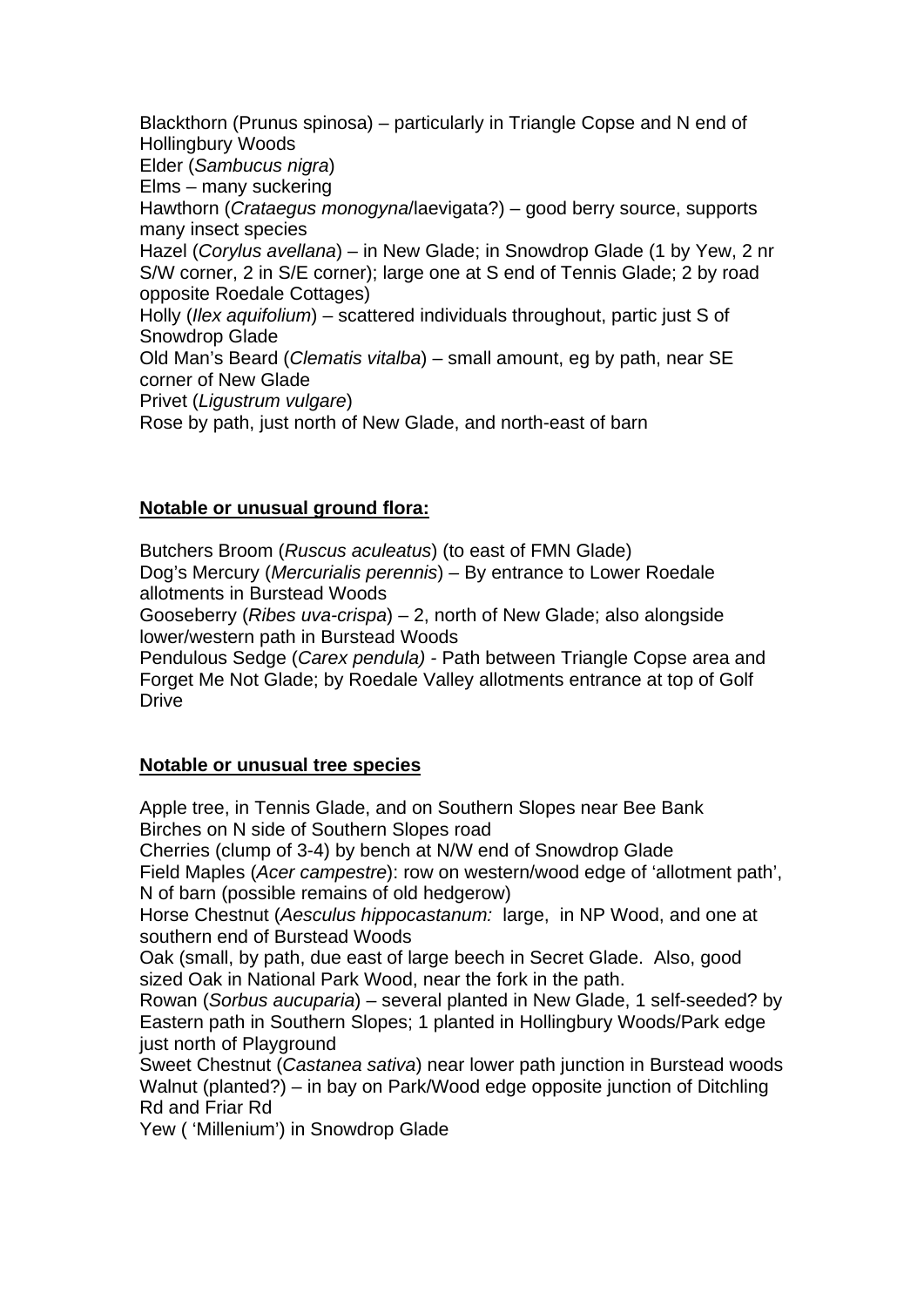#### **Hollingbury Park Meadow**

**Bindweed** Bird's Foot Trefoil (*Lotus corniculatum*) Black Knapweed (*Centaurea nigra*) Black Medick (*Medicago lupulina*) Common Sorrel (*Rumex acetosa*) Cowslip (*Primula veris*) Creeping Buttercup (*Ranunculus repens*) Daisy (*Bellis perennis*) Dandelion (*Taraxacum officinale*) Dovesfoot Cranesbill (*Geranium molle*) Fairy Flax (*Linum catharticum*) Goatsbeard (*Tragopogon pratensis*) Greater Knapweed (*Centaurea scabiosa*) Hedge Mustard (*Sisymbrium officinale*) Lady's Bedstraw (*Galium verum*) Lesser Burnet-Saxifrage (*Pimpinella saxifraga*) Mignonettes (*Reseda lutea*) Mouse-ear (*Cerastium fontanum*) Mugwort (*Artemisia vulgaris*) Ox-eye Daisy (*Leucanthemum vulgare*) Perforate St John's Wort (*Hypericum perforatum*) Ragwort (*Senecio jacobaea*) Red Clover (*Trifolium pratense*) Ribwort Plantain (*Plantago lanceolata*) Rough Hawkbit (*Leontodon hispidus*) Self-heal (*Prunella vulgaris*) Shepherd's Purse (*Capsella bursa-pastoris*) Spear Thistle (*Cirsium vulgare*) White Clover (*Trifolium repens*) Wild Carrot (*Daucus carota*) Yarrow (*Achillea millefolium*)

#### **Fungus**

Dryads Saddle Earthstar (in NP Wood) Freckled Dapperling Jew's Ear *(Auricularia auricula-judae)* – eg on dead elder Red Cracking Bolete (*Boletus chrysenteron*) - in NP Wood Trumpet Oyster (nr barn)

#### **Birds**

Great Spotted Woodpecker (*Dendrocopos major*) Green Woodpecker (*Picus viridis)* Kestrel (*Falco tinnunculus*)